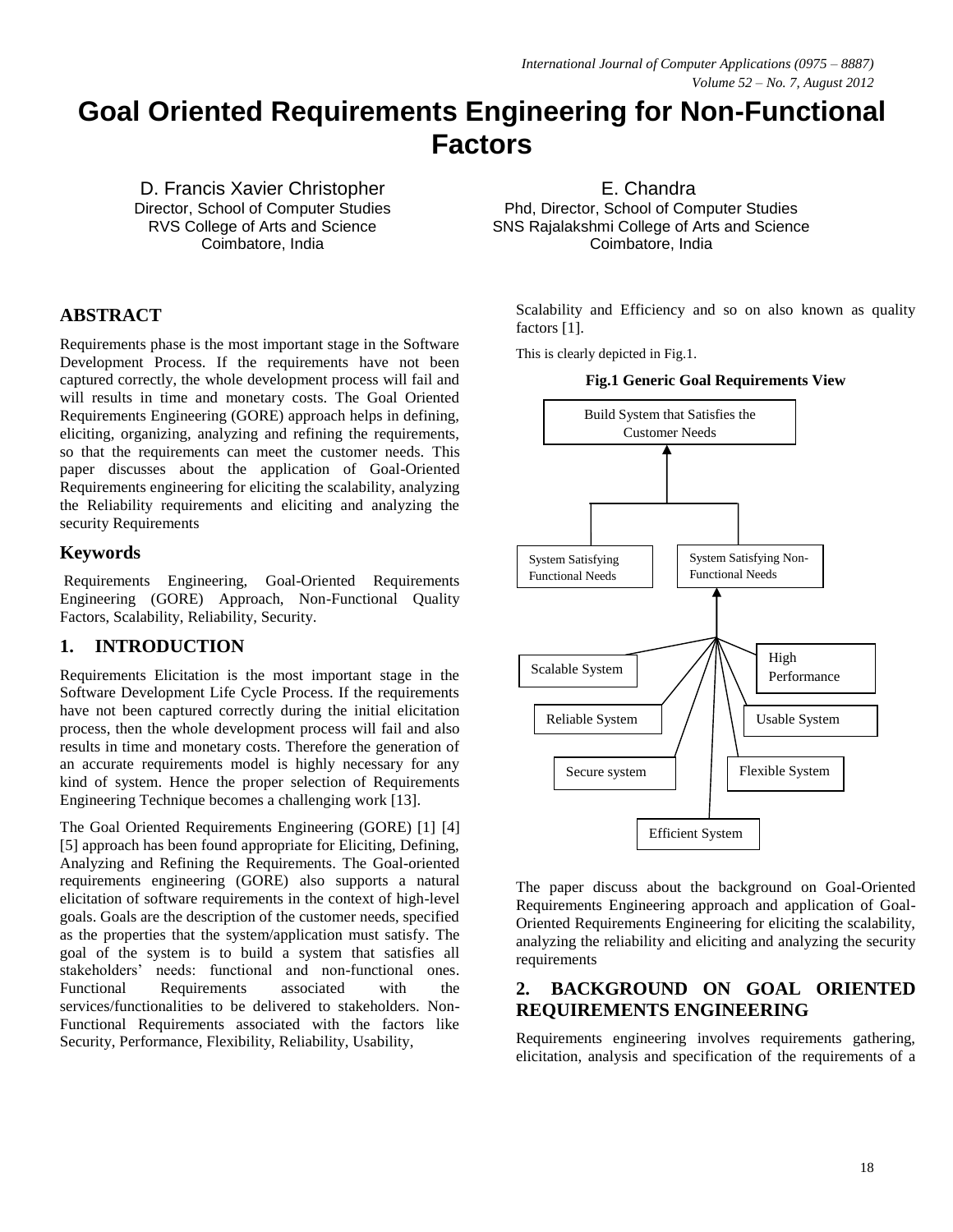system [1]. The requirements gathered during elicitation serves as a foundation for all the phases in software life cycle. Hence, clear understanding of these requirements helps in assessing and managing the requirements during development process. Goal-oriented requirements engineering methodologies, such as NFR, KAOS, i\*/Tropos and GBRAM [8] [9] [11] focus on justifying why a system is needed through the specification of its high-level goals. These goals drive the requirements elaboration process, which results in the definition of proper requirements that can be implemented by the system under development.

Goal-oriented requirements engineering views the system-to-be and its environment as a collection of active components called *agents* [1]. Active components may restrict their behavior due to the constraints. These components are humans playing certain roles, devices, and software. In GORE, agents are assigned responsibility for achieving goals. There is a possibility that while achieving the goal, there occur some obstacle. This obstacle can be overcome by taking necessary actions and finding the way to attain that goal. This is clearly depicted in Fig 2 Goal Modeling Diagram.

**Fig2. Goal Modeling Diagram [1]**



A Goal is a prescriptive statement of intent about some (existing or to-be) system whose satisfaction generally requires the cooperation of some of the agents that constitute the system. A Requirement is a goal whose achievement is the responsibility of a single software agent [1] [11].

The following are the benefits for Goal Modeling [1]

- 1) Expectations for the Goal are captured during the early requirement phase.
- 2) The specifications of requirements are complete with respect to the set of defined goals.
- 3) A requirement is pertinent with respect to set of goals and hence a goal provides clear requirement pertinence.
- 4) A goal refinement provides the traceability links from high-level requirements to low-level requirements.
- 5) Goal Modeling provides a natural mechanism for structuring complex requirements documents. Also helps to communicate the requirements to the customers efficiently
- 6) A goal helps in identifying and managing the conflicts among the requirements.

## **3. GORE APPROACH FOR SCALABILITY**

Scalability has been widely recognized as an important nonfunctional factor. It is necessary to undertake a clear, consistent and systematic exploration of the system's scalability goals in the application domain. The lack of techniques to elicit scalability requirements leads to number of problems.

Define the Scalability as "Ability of a system to maintain the satisfaction of its quality goals to levels that are acceptable to its stakeholders when characteristics of the execution environment ("the world") and design ("the machine") vary over expected ranges" [7].

It is apparent that it is necessary to derive the variables, scaling ranges, bounds on the ranges and characteristic functions in a clear, consistent and systematic manner from system goals in order to increase the precision and usefulness of scalability analysis results.

The following are the advantages of using Gore Technique for Scalability [7]:

#### **1. Scalability of the application domain based on assumptions:**

The scalability of the application domain should depend not only on the assumptions made during the current system environment but also for the future system environment. Making such assumptions is essential for scalability.

#### **2. Provides rationale for requirements:**

Lack of foundation in scalability requirements may results in unpredictable errors on the system design. These errors can be avoided by defining the proper scalability. Goal models helps in assessing the completeness of scalability requirements with respect to the defined goals.

#### **3. Provides traceability:**

Traceability is important in the context of scalability. If the assumptions made on the ranges of the application domain, in the future are found to be incorrect or no longer valid, then they can be traced easily to the system requirements and design.

#### **4. Assignment of responsibilities:**

Assign goals to respective agents. GORE can establish the responsibility for scalability as the agents takes the responsibility in achieving the goals.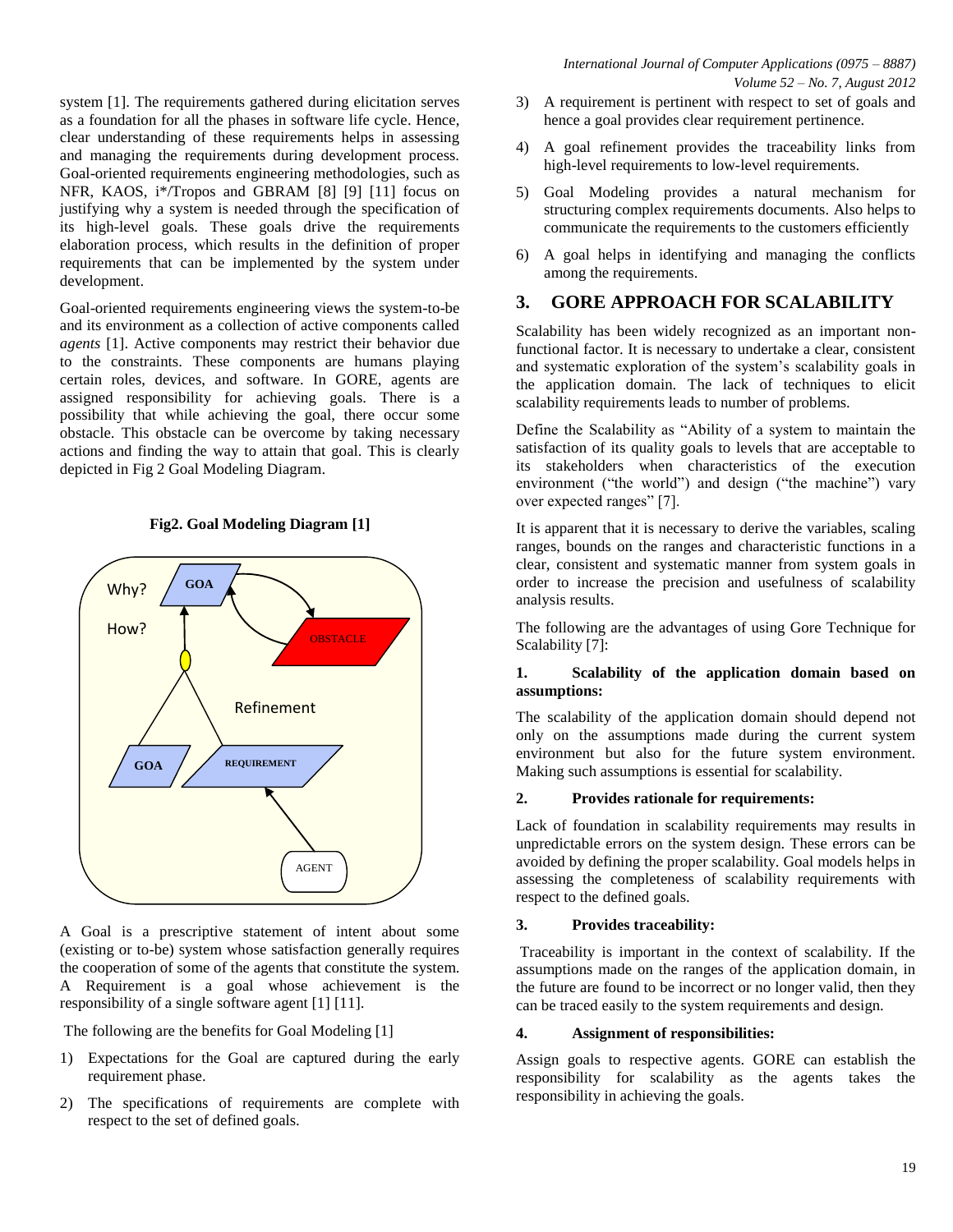#### **5. Measurable quality variables and objective functions:**

By using scalability factor, the untested boundary values can be identified and helps in measuring the quality variables and achieving the objective function i.e., to deliver the high quality software to the customer.

The following are the difficulties in applying GORE for eliciting requirements [7].

- 1) Handling ranges and thresholds in the application domain.
- 2) No clear taxonomy for the assumptions on the application domain
- 3) Handling conflicts on the range values

This paper reviews number of well-recognized advantages of GORE which are particularly useful for scalability. However, there is a lack of techniques for elaborating goal models with respect to scalability goals. In future, applying different models and techniques will help to overcome the difficulties in scalability.

# **4. GORE APPROACH FOR RELIABILITY**

Reliability is one of the most important criteria for the Non-Functional quality factor. IEEE STD 982.2 states "A software reliability management program requires the establishment of a balanced set of user quality objectives, and identification of intermediate quality objectives that will assist in achieving the user quality objectives."[6]

The main goal for Reliability is to build high quality reliability software which depends on the application/system quality attributes in the requirements phase. The business requirements are gathered from the business analysts/clients which are the basic building blocks for the development process upon which the entire application is built. Hence requirement validation has to be done in order to ensure that the functionality delivered correctly [12]. However, when there is any misunderstanding between the developer and the client, then the requirements delivered are not satisfied, results in the accepting changes to the existing functionality. The better approach is to get the requirements complete, concise and clear. This provides a clear picture for the developer to build the system without any misunderstanding between the Business Analyst, Developer, Quality Assurance team and the client [6].

The Requirement Reliability Metric is based on the requirements specification and keeps track of the requirements in scope of the project [6] [12]

This metric make sure that the project is staying on track by counting the number of requirements that plan to implement during the current release and tracking their status during construction. This would help in focus on meeting the client's needs and delivery targets by monitoring requirements change requests. Further helps in estimating future projects better by tracking the time spent on requirements engineering and correlating requirements definitions with development effort. This can be achieved by applying Gore Approach as mentioned in below points.

 Specify a set of goals based on the needs of the organization, project and client.

 Generate a set of quantifiable questions to achieve the specified goal/target in time.

 Define the set of measures that provide the quantitative information needed to answer the questions.

More number of questions and Measures can be identified and formulated based on the organizational needs and client's needs to achieve the target i.e., to achieve the high quality reliable software. First step is to identify the goals and generate the quantifiable questions to achieve the goal and then identify the metrics to answer the questions. This helps for the project manager to keep track of the status of the requirements. Given below the sample set of questions and Measures to attain the Requirements Reliability [6] [12].

| <b>Questions</b>                                                                                   | <b>Measures</b>                                                |  |  |
|----------------------------------------------------------------------------------------------------|----------------------------------------------------------------|--|--|
| What<br>is<br>the<br>1.<br>of<br>each<br>status<br>current<br>requirement                          | Status of each requirement in<br>the current phase             |  |  |
| 2.<br>the<br>Is<br>requirements are stable                                                         | Number<br>of<br>Initial<br>Requirements                        |  |  |
|                                                                                                    | Number<br>of<br>Changes<br>per<br>Requirement                  |  |  |
|                                                                                                    | Number<br>of<br>Changes<br>per<br>Requirement per Release      |  |  |
|                                                                                                    | Total Number of Changes in<br>the release                      |  |  |
|                                                                                                    | Number of Final Requirements                                   |  |  |
|                                                                                                    | Number of requirements added                                   |  |  |
|                                                                                                    | Number<br>οf<br>requirements<br>modified                       |  |  |
|                                                                                                    | Number<br>of<br>requirements<br>rejected                       |  |  |
| 3.<br>Is<br>the<br>are feasible<br>requirements<br>for<br>the<br>current<br>development technology | Number<br>$\sigma$ f<br>Requirements<br>identified as feasible |  |  |
|                                                                                                    | Number of Requirements<br>identified as infeasible             |  |  |
|                                                                                                    | Number<br>Total<br>of<br>Requirements                          |  |  |
|                                                                                                    |                                                                |  |  |
| Effort<br>Has<br>the<br>$\overline{4}$ .<br>Estimation                                             | Number of Hours estimated                                      |  |  |
| have<br>been<br>for<br>each<br>documented<br>requirement                                           | per Requirement.                                               |  |  |
|                                                                                                    | Actual Number of Hours spent<br>per requirement                |  |  |
|                                                                                                    | Type of Documentation                                          |  |  |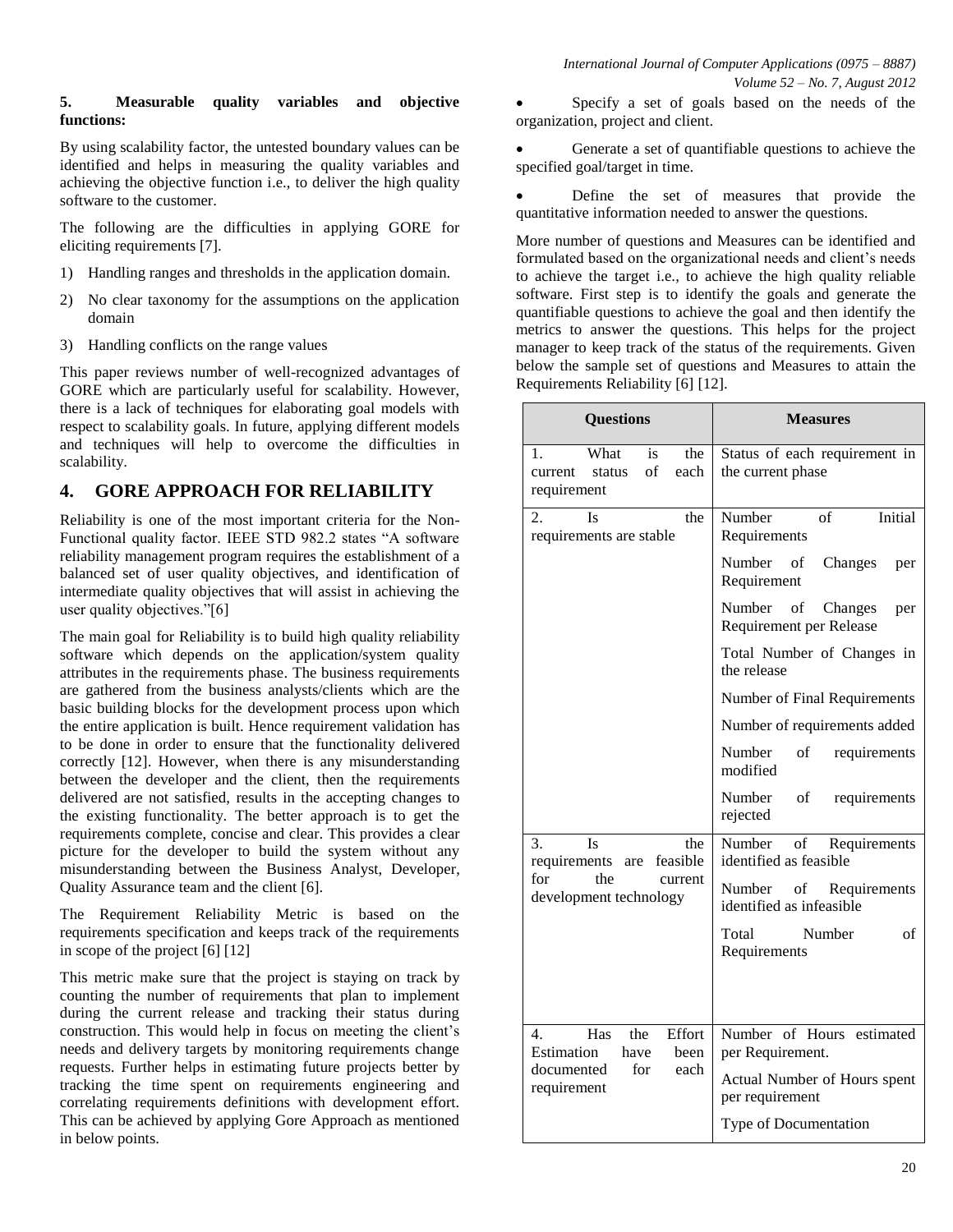*International Journal of Computer Applications (0975 – 8887)* 

| Volume $52 - No.$ 7, August 2012 |  |  |  |
|----------------------------------|--|--|--|
|                                  |  |  |  |

| 5.<br>Has<br>the<br>Scheduling Changes for the<br>requirement<br>have<br>been<br>documented                   | Initial Number of<br>hours<br>Scheduled per Phase<br>Number of Hours Scheduled<br>per Phase after changes |
|---------------------------------------------------------------------------------------------------------------|-----------------------------------------------------------------------------------------------------------|
|                                                                                                               | <b>Actual Number of Hours Spent</b><br>per Phase                                                          |
| How many other<br>6.<br>requirements are affected<br>by the change                                            | requirements<br>Number of<br>affected by change due<br>to<br>dependency relation                          |
| <b>Questions</b>                                                                                              | <b>Measures</b>                                                                                           |
| How<br>7.<br>many<br>incomplete requirements<br>have been identified                                          | Number<br>of<br>Incomplete<br>Requirements                                                                |
| How<br>8.<br>many<br>identified<br>incomplete<br>requirements made to be<br>complete                          | Number of<br>Complete<br>Requirements which<br>are<br>incomplete before                                   |
| Has the all<br>9.<br>the<br>requirements<br>are<br>documented<br>including<br>change, incomplete and so<br>on | Type of Documentation                                                                                     |
| How<br>10.<br>many<br>missing requirements have<br>been identified                                            | Number<br>Missing<br>$\overline{\text{of}}$<br>Requirements                                               |
| Does the product<br>11.<br>developed has satisfy all<br>the customer needs                                    | Functionality of the software<br>Number<br>of<br>Initial<br>Requirements                                  |
|                                                                                                               | Number of Final Requirements                                                                              |
|                                                                                                               | Number<br>of<br><b>Tests</b><br>per<br>Requirement                                                        |
|                                                                                                               | Number of Passed Tests per<br>Requirement                                                                 |
| Has<br>12.<br>all<br>the<br>Change proposals<br>have<br>been approved by Change<br>Control Board(CCB)         | Total Number of Requirement<br>Changes                                                                    |
|                                                                                                               | Number<br>of Requirement<br>proposed<br>changes<br>by<br>developer                                        |
|                                                                                                               | Number<br>Requirement<br>of<br>changes<br>proposed<br>by<br>client/System Analysts                        |
|                                                                                                               | Number<br>of Requirement<br>Approved<br>Changes<br>and<br>Rejected by CCB per release                     |
| 13.<br>Has the test cases<br>have been documented for                                                         | Number of Test Cases written<br>per Requirement                                                           |

|                                                                                                                                       | Volume 52 – No. 7, August 2012                       |
|---------------------------------------------------------------------------------------------------------------------------------------|------------------------------------------------------|
| requirements                                                                                                                          | Number of Test Case changed<br>per Requirement       |
|                                                                                                                                       | Type of Documentation                                |
| Has<br>14.<br>the<br>communication<br>between<br>client<br>and<br>developer<br>requirements<br>regarding<br>clarification has<br>been | Type of Requirement<br><b>Clarification Document</b> |
| documented                                                                                                                            |                                                      |

The following are the advantages of applying GORE technique for Reliability:

- 1) Ease of Use.
- 2) Validate and verify the requirements if it meets the customer needs.
- 3) Completeness of requirements.
- 4) Setting the goal and identifying the path to achieve the target.
- 5) Calculating the reliability of the software.

# **5. GORE APPROACH FOR SECURITY**

Security is an integral part of the Software Development Life Cycle. Security Requirements Engineering deals with the protection of assets from malicious attacks that may harm the security of the system. GORE approach to security requirements concentrates on identifying potential obstacles for satisfying security goals. The security constraints should be identified and defined at the application level during the early development phase itself for protecting the system from harm. The Security Requirements Model consists of two phases: Elicitation phase and Analysis Phase [2] [3].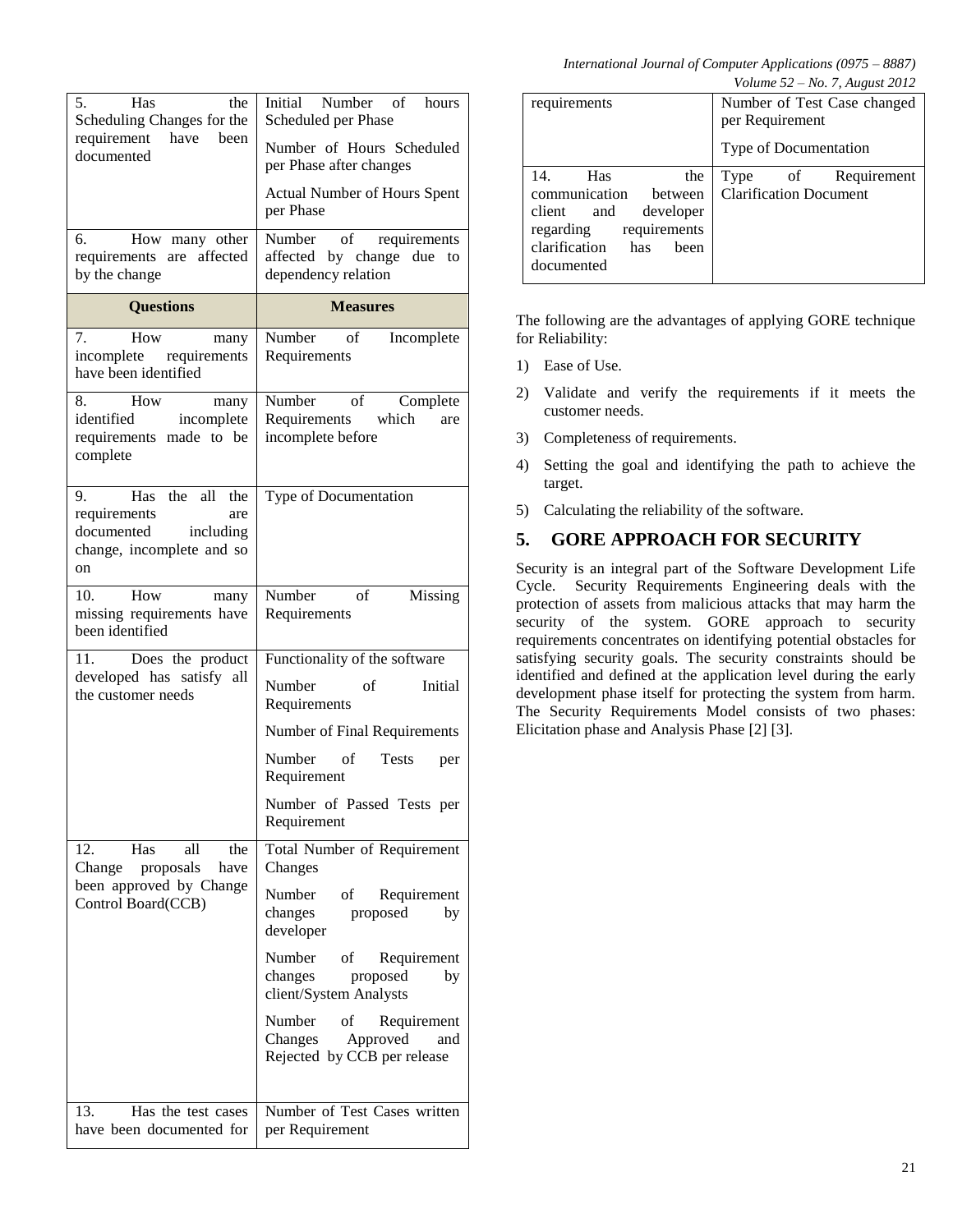**Fig3. Goal Oriented Security Requirements Model**



In Elicitation Phase, the steps to be followed [3]:

- \* Identify Security Requirements based on the needs of the clients/organization
- $\triangleleft$  Identify the Security Goals(Confidentiality, Integrity, Availability and so on) based on the Security Requirements and prioritize them
- Validate the Security Requirements for satisfying the security Goals
- $\triangleleft$  Identify the Mitigation

In Analysis Phase, Security Requirements Analysis, Vulnerability Analysis, Threat Analysis and Risk Analysis have to be done to achieve the security Goals that are defined during the Elicitation Phase [3]. The Security Requirements Analysis explores and evaluates the security requirements based on the threats, vulnerability and the risks. A threat is simply an event that may have the negative impact of the system. Threat Analysis describes the potential attacks on the system and helps in making critical decisions and countermeasures for avoiding threats. Vulnerability Analysis describes the weakness of an asset, error in the specification which can exploits the system's security. Risk analysis determines the chances that the threats,

vulnerability will occur and helps in assessing their impact and the risk [3].

This can be clearly depicted in Fig3. Goal Oriented Security Requirements Model.

The following are the benefits of using Goal Oriented Security Requirements Modeling:

- 1) Identifying the Security Goals for each Security Requirements at the early development phase which helps in attaining the high quality of the system.
- 2) For every threat T identified in the system, there will exists a mitigation or countermeasure M that helps in neutralizing the threats and vulnerabilities.
- 3) It helps to build a powerful and secure system based on the client's needs.
- 4) It helps in making critical decisions which protects the system from malicious attacks.

## **6. CONCLUSION AND FUTURE WORK**

The paper discusses the importance of GORE approach in early Requirements phase. This paper reviews number of wellrecognized advantages of Goal Oriented Requirements Engineering approach particularly useful for the Non-Functionality factors such as Scalability, Reliability and Security. By applying the GORE Approach, goals that have been defined based on the organization/client needs can be achieved which in turn achieves high quality software.

In future, the research concentrates on the other Non-Functional factors which help in improving the quality of software. Many software quality models such as ISO/IEC 9126 Quality Model, McCall's model, Boehm's Model exists in the real world for quantifying the Non-functional factors. Software quality factors needs to be quantified and measured so that the quality of the software can be measured. This can be done by formulating a mathematical model in organizing all the Non-Functional Factors based on Goal Oriented Requirements Engineering Approach.

#### **REFERENCES**

- [1] Alexei Lapouchnian, "Goal-Oriented Requirements Engineering: An Overview of the Current Research" Depth Report, University of Toronto, 2005
- [2] Bashar Nuseibeh, Charles B. Haley, Craig Foster, "Securing the Skies: In Requirements we trust", IEEE proceedings, September 2009
- [3] Hui Wang, Shulan Gao, Bibo Lu, Zihao Shen, "A Novel Model for Security Requirements Process" ISECS '10, Guangzhou, China, pp 29-33, July 2010.
- [4] Huzam Saud Faleh Al-Subaie " Evaluating the Effectiveness of a Goal-Oriented Requirements Engineering Method", Research thesis submitted to the University of London, 2007